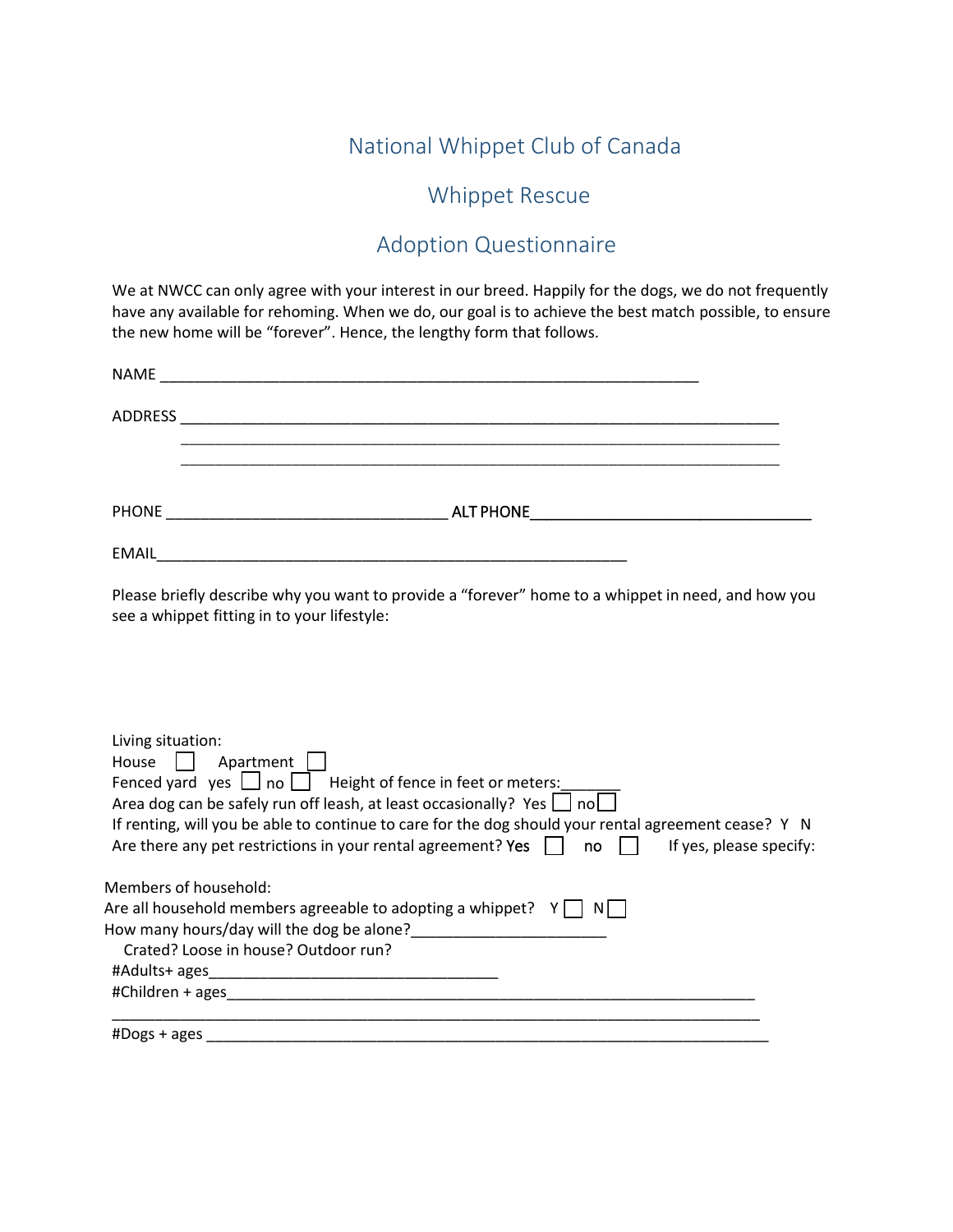\_\_\_\_\_\_\_\_\_\_\_\_\_\_\_\_\_\_\_\_\_\_\_\_\_\_\_\_\_\_\_\_\_\_\_\_\_\_\_\_\_\_\_\_\_\_\_\_\_\_\_\_\_\_\_\_\_\_\_ Other pets + species

Are there restrictions in your locale as to number of pets allowed per household?If yes, how many?

| Current pets neutered? YES NO∐ Combination                        |                                |                                                                                         | Please explain:        |  |
|-------------------------------------------------------------------|--------------------------------|-----------------------------------------------------------------------------------------|------------------------|--|
|                                                                   |                                | How do your current pets react to a new dog? If unknown how do you plan to manage this? |                        |  |
|                                                                   |                                | Is there at least one household member who will reliably walk the dog? $Y \Box$         | Please explain:<br>$N$ |  |
| Your wishes/intentions for adoptee:<br>Age preferred: under 2 yrs |                                | $2-8$ yrs<br>$8+$                                                                       |                        |  |
|                                                                   |                                | Expected function(s): Pet only $\Box$                                                   |                        |  |
|                                                                   | Performance<br>Type of events: | Show (note: rescue whippets will be altered before adoption proceeds)                   |                        |  |

Ongoing care-name and contact information for your veterinarian\*:

\*Please notify your Vet that a representative of NWCC may call, and that you consent to him/her answering questions related to potential whippet adoption.

Are you financially and emotionally able to provide a dog's medical care, including, but not limited to, routine visits and immunization, care for illness or injury, care for chronic conditions? Explain:

Previous dog experience:

Please describe your dog experience, if any – breed(s) owned by you or by a household member; training; competition; companion activities.